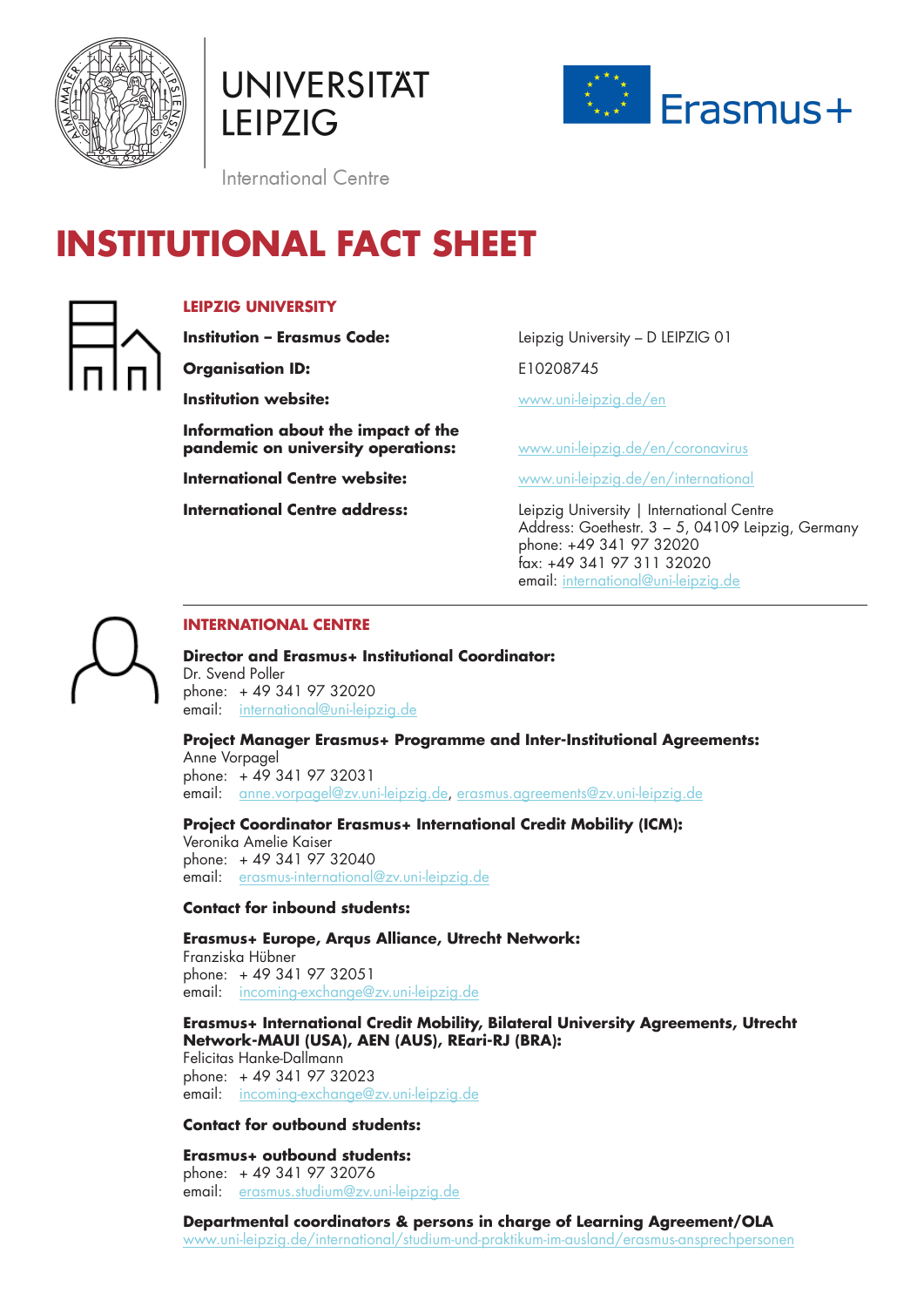

# **DATES AND DEADLINES**

## **Academic Year**

[www.uni-leipzig.de/en/studying/current-students/academic-calendar](http://www.uni-leipzig.de/en/studying/current-students/academic-calendar)

| Winter Semester: | 01 October – 31 March   |
|------------------|-------------------------|
| Summer Semester: | 01 April - 30 September |

## **Application deadlines for inbound exchange students**

#### **For Winter Semester**

| Erasmus+ Europe:                                 | 30 June (nomination requested until 30 May)    |
|--------------------------------------------------|------------------------------------------------|
| Erasmus+ International Credit mobility:          | 15 June (nomination requested until 15 May)    |
| <b>For Summer Semester</b><br>Fracmus L. Furopot | 15 Ignuary Inomination requested until 15 Dece |

- Erasmus+ Europe: 15 January (nomination requested until 15 December)
- Erasmus+ International Credit mobility: 01 December (nomination requested until 01 November)



# **INFORMATION FOR INBOUND STUDENTS**

**[Website for exchange students](http://www.uni-leipzig.de/+incoming-exchange/)**

## **[Requirements for becoming an exchange student](https://www.uni-leipzig.de/en/international/exchange-students-at-leipzig-university/before-you-arrive/#c14913)**

#### **[Course catalogues](https://almaweb.uni-leipzig.de/vvz)**

Module catalogues for each semester list all planned modules for each of the 14 faculties and their institutes including information on module title, instructor, language of instruction, and teaching period. Further catalogues list:

- electives in the Humanities, Social Sciences and Arts
- inter-faculty key qualification modules open to all fields
- extracurricular language acquisition

Registration for modules will be open after successful enrollment at Leipzig University.

## **[Courses of study and study guides](https://www.uni-leipzig.de/en/studying/prospective-students/courses-of-study/)**

(English website only lists degree programmes offered completely in English. For a complete list of programmes, please switch to German website.)

For each degree programme, the following details are available:

- Links to faculty/institute (information on faculty staff on those websites)
- Requirements and contents (programme overview and structure, list of modules and ECTS credits)
- Downloads of programme-specific study guides
- Further details at a glance (field of study, degree type and degree, language of instruction)

## **Required language skills in language of instruction**

Regulations set in the inter-institutional Agreements - predominantly German and/or English, each of minimum proficiency:

- B2 (CEFR) for the language of instruction, especially for Master programmes and doctorates
- B1 (CEFR) minimum acceptable if approved on an individual basis

#### **[Preparatory German language and orientation course](https://www.uni-leipzig.de/en/international/exchange-students-at-leipzig-university/before-you-arrive/#collapse14950)**

#### **Transcript of Records procedure**

The departmental coordinator (see above) is the contact person for the Transcript of Records at the end of your exchange stay.



# **ACADEMIC SYSTEM**

**Bachelor Degree** Years of study (full time course load): 3 years (6 semesters) Minimum credits per semester: 30 credits Minimum credits per academic year:

## **Master Degree**

Years of study (full time course load): 2 years (4 semesters) Minimum credits per semester: 30 credits Minimum credits per academic year: